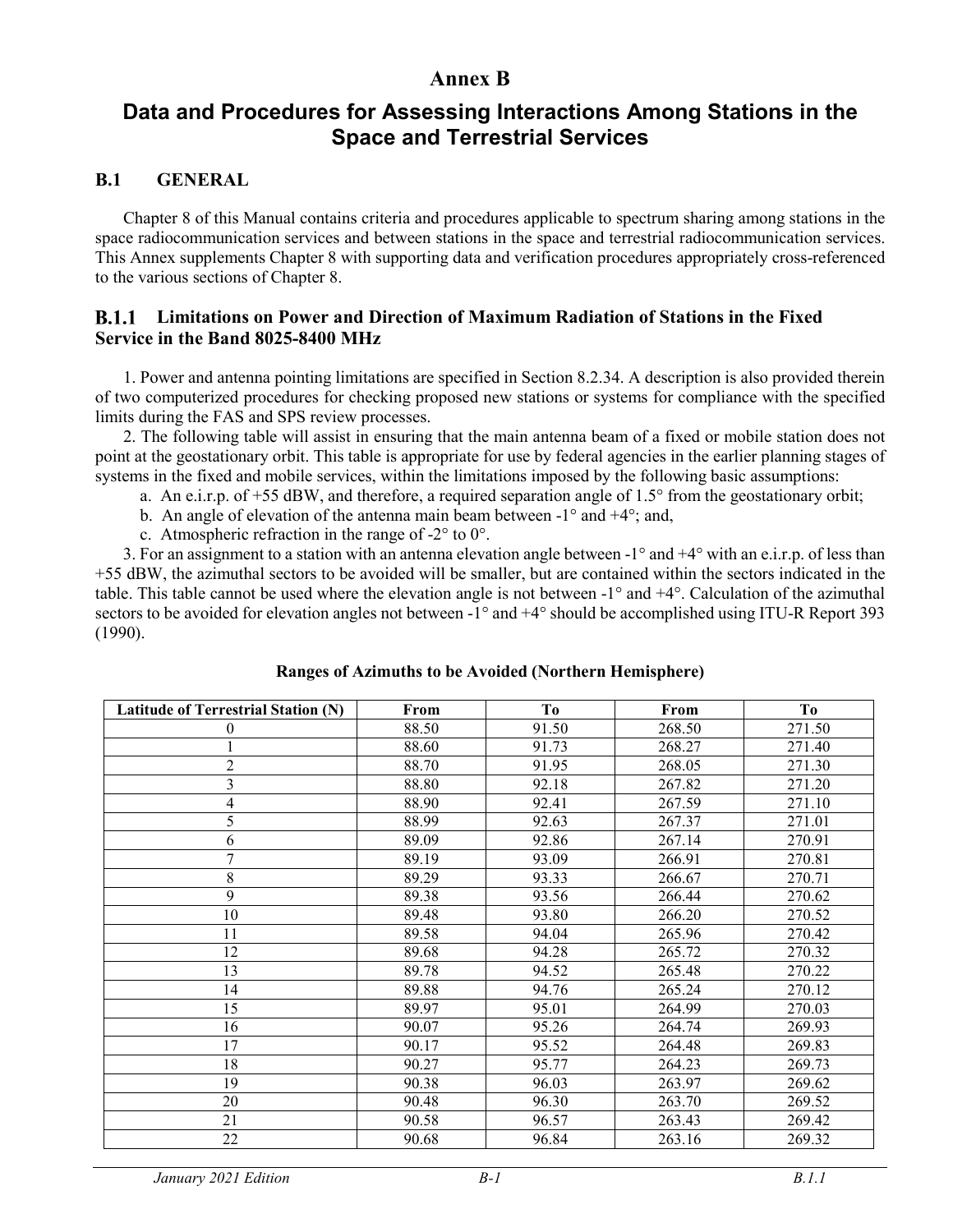| <b>Latitude of Terrestrial Station (N)</b> | From   | Tо     | From   | T <sub>0</sub> |
|--------------------------------------------|--------|--------|--------|----------------|
| 23                                         | 90.79  | 97.12  | 262.88 | 269.21         |
| 24                                         | 90.89  | 97.40  | 262.60 | 269.11         |
| 25                                         | 91.00  | 97.69  | 262.31 | 269.00         |
| 26                                         | 91.11  | 97.98  | 262.02 | 268.89         |
| 27                                         | 91.22  | 98.28  | 261.72 | 268.78         |
| 28                                         | 91.33  | 98.58  | 261.42 | 268.67         |
| 29                                         | 91.44  | 98.89  | 261.11 | 268.56         |
| 30                                         | 91.56  | 99.21  | 260.79 | 268.44         |
| 31                                         | 91.67  | 99.54  | 260.46 | 268.33         |
| 32                                         | 91.79  | 99.87  | 260.13 | 268.21         |
| 33                                         | 91.91  | 100.21 | 269.79 | 268.09         |
| 34                                         | 92.03  | 100.56 | 259.44 | 267.97         |
| 35                                         | 92.16  | 100.92 | 259.08 | 267.84         |
| 36                                         | 92.28  | 101.29 | 258.71 | 267.72         |
| 37                                         | 92.41  | 101.67 | 258.33 | 267.59         |
| 38                                         | 92.54  | 102.06 | 257.94 | 267.46         |
| 39                                         | 92.68  | 102.46 | 257.54 | 267.32         |
| 40                                         | 92.82  | 102.88 | 257.12 | 267.18         |
| 41                                         | 92.96  | 103.31 | 256.69 | 267.04         |
| 42                                         | 93.11  | 103.75 | 256.25 | 266.89         |
| 43                                         | 93.26  | 104.21 | 255.79 | 266.74         |
| 44                                         | 93.41  | 104.69 | 255.31 | 266.59         |
| 45                                         | 93.57  | 105.19 | 254.81 | 266.43         |
| 46                                         | 93.74  | 105.70 | 254.30 | 266.26         |
| 47                                         | 93.91  | 106.24 | 253.76 | 266.09         |
| 48                                         | 94.08  | 106.80 | 253.20 | 265.92         |
| 49                                         | 94.26  | 107.38 | 252.62 | 265.74         |
| 50                                         | 94.45  | 107.99 | 252.01 | 265.55         |
| 51                                         | 94.65  | 108.63 | 251.37 | 265.35         |
| 52                                         | 94.85  | 109.30 | 250.70 | 265.15         |
| 53                                         | 95.06  | 110.00 | 250.00 | 264.94         |
| 54                                         | 95.29  | 110.74 | 249.26 | 264.71         |
| 55                                         | 95.52  | 111.53 | 248.47 | 264.48         |
| 56                                         | 95.76  | 112.35 | 247.65 | 264.24         |
| 57                                         | 96.02  | 113.23 | 246.77 | 263.98         |
| 58                                         | 96.29  | 114.17 | 245.83 | 263.71         |
| 59                                         | 96.57  | 115.17 | 244.83 | 263.43         |
| 60                                         | 96.87  | 116.23 | 243.77 | 263.13         |
| 61                                         | 97.19  | 117.38 | 242.62 | 262.81         |
| 62                                         | 97.52  | 118.61 | 214.39 | 262.48         |
| 63                                         | 97.88  | 119.95 | 240.05 | 262.12         |
| 64                                         | 98.27  | 121.40 | 238.60 | 261.73         |
| 65                                         | 98.68  | 122.99 | 237.01 | 261.32         |
| 66                                         | 99.13  | 124.73 | 235.27 | 260.87         |
| 67                                         | 99.60  | 126.66 | 233.34 | 260.40         |
| 68                                         | 100.13 | 128.82 | 231.18 | 259.87         |
| 69                                         | 100.69 | 131.25 | 228.75 | 259.31         |
| 70                                         | 101.31 | 134.02 | 225.98 | 258.69         |
| 71                                         | 102.00 | 137.23 | 222.77 | 258.00         |
| 72                                         | 102.75 | 141.03 | 218.97 | 257.25         |
| 73                                         | 103.60 | 145.68 | 214.32 | 256.40         |
| 74                                         | 104.55 | 151.67 | 208.33 | 255.45         |
| 75                                         | 105.62 | 160.34 | 199.66 | 254.38         |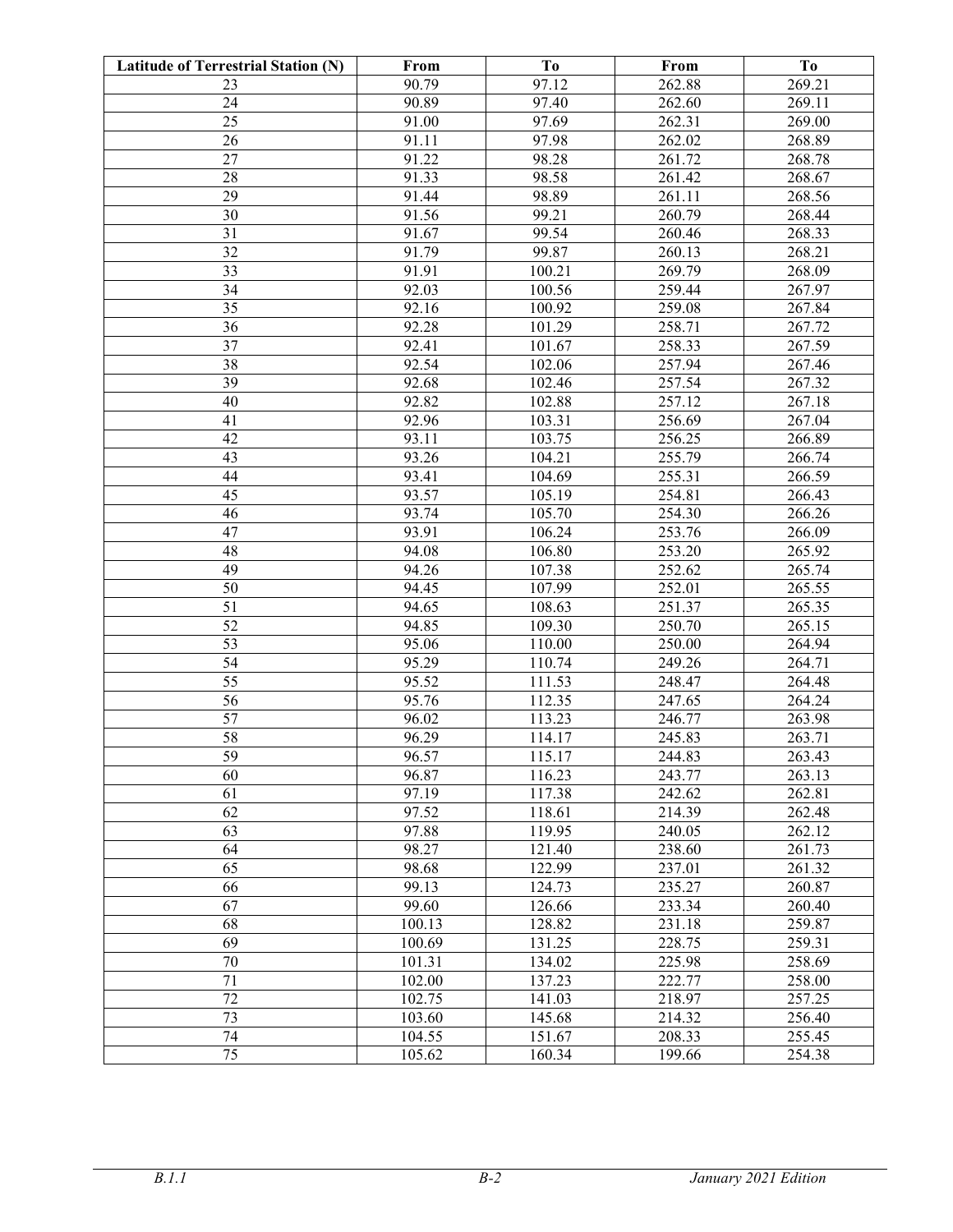| Ranges of Azimuths to be Avoided (Southern Hemisphere) |      |     |      |  |  |
|--------------------------------------------------------|------|-----|------|--|--|
| <b>Terrestrial Station (S)</b>                         | From | To- | From |  |  |

|  |  | <b>Ranges of Azimuths to be Avoided (Southern Hemisphere)</b> |
|--|--|---------------------------------------------------------------|
|  |  |                                                               |
|  |  |                                                               |

| <b>Latitude of Terrestrial Station (S)</b> | From           | To             | From             | T <sub>0</sub>   |
|--------------------------------------------|----------------|----------------|------------------|------------------|
| $\theta$                                   | 88.50          | 91.50          | 268.50           | 271.50           |
| 1                                          | 88.27          | 91.40          | 268.70           | 271.73           |
| $\overline{c}$                             | 88.05          | 91.30          | 268.70           | 271.95           |
| $\mathfrak{Z}$                             | 87.82          | 91.20          | 268.80           | 272.18           |
| $\overline{\mathbf{4}}$                    | 87.59          | 91.10          | 268.90           | 272.41           |
| 5                                          | 87.37          | 91.01          | 268.99           | 272.63           |
| 6                                          | 87.14          | 90.91          | 269.09           | 272.86           |
| $\overline{7}$                             | 86.91          | 90.81          | 269.19           | 273.09           |
| $8\,$                                      | 86.67          | 90.71          | 269.29           | 273.33           |
| $\overline{9}$                             | 86.44          | 90.62          | 269.38           | 273.56           |
| 10                                         | 86.20          | 90.52          | 269.48           | 273.80           |
| 11                                         | 85.96          | 90.42          | 269.58           | 274.04           |
| 12                                         | 85.72          | 90.32          | 269.68           | 274.28           |
| 13                                         | 85.48          | 90.22          | 269.78           | 274.52           |
| 14                                         | 85.24          | 90.12          | 269.88           | 274.76           |
| 15                                         | 84.99          | 90.03          | 269.97           | 275.01           |
| 16                                         | 84.74          | 89.93          | 270.07           | 275.26           |
| 17                                         | 84.48          | 89.83          | 270.17           | 275.52           |
| 18                                         | 84.23          | 89.73          | 270.27           | 275.77           |
| 19                                         | 83.97          | 89.62          | 270.38           | 276.03           |
| 20                                         | 83.70          | 89.52          | 270.48           | 276.30           |
| 21                                         | 83.43          | 89.42          | 270.58           | 276.57           |
| 22                                         | 83.16          | 89.32          | 270.68           | 276.84           |
| 23                                         | 82.88          | 89.21          | 270.79           | 277.12           |
| 24                                         | 82.60          | 89.11          | 270.89           | 277.40           |
| 25                                         | 82.31          | 89.00          | 271.00           | 277.69           |
| 26                                         | 82.02          | 88.89          | 271.11           | 277.98           |
| 27                                         | 81.72          | 88.78          | 271.22           | 278.28           |
| 28                                         | 81.42          | 88.67          | 271.33           | 278.58           |
| 29                                         | 81.11          | 88.56          | 271.44           | 278.89           |
| 30                                         | 80.79          | 88.44          | 271.56           | 279.21           |
| 31                                         | 80.46          | 88.33          | 271.67           | 279.54           |
| 32                                         | 80.13          | 88.21          | 271.79           | 279.87           |
| 33                                         | 79.79          | 88.09          | 271.91           | 280.21           |
| 34                                         | 79.44          | 87.97          | 272.03           | 280.56           |
| 35                                         | 79.08          | 87.84<br>87.72 | 272.16           | 280.92           |
| $\overline{36}$<br>37                      | 78.71<br>78.33 | 87.59          | 272.28<br>272.41 | 281.29<br>281.67 |
| 38                                         | 77.94          | 87.46          | 272.54           | 282.06           |
| 39                                         | 77.54          | 87.32          | 272.68           | 282.46           |
| 40                                         | 77.12          | 87.18          | 272.82           | 282.88           |
| 41                                         | 76.69          | 87.04          | 272.96           | 283.31           |
| 42                                         | 76.25          | 86.89          | 273.11           | 283.75           |
| 43                                         | 75.79          | 86.74          | 273.26           | 284.21           |
| 44                                         | 75.31          | 86.59          | 273.41           | 284.69           |
| 45                                         | 74.81          | 86.43          | 273.57           | 285.19           |
| 46                                         | 74.30          | 86.26          | 273.74           | 285.70           |
| 47                                         | 73.76          | 86.09          | 273.91           | 286.24           |
| 48                                         | 73.20          | 85.92          | 274.08           | 286.80           |
| 49                                         | 72.62          | 85.74          | 274.26           | 287.38           |
| 50                                         | 72.01          | 85.55          | 274.45           | 287.99           |
| 51                                         | 71.37          | 85.35          | 274.65           | 288.63           |
| $\overline{52}$                            | 70.70          | 85.15          | 274.85           | 289.30           |
| $\overline{53}$                            | 70.00          | 84.94          | 275.06           | 290.00           |
| 54                                         | 69.26          | 84.71          | 275.29           | 290.74           |
| 55                                         | 68.47          | 84.48          | 275.52           | 291.53           |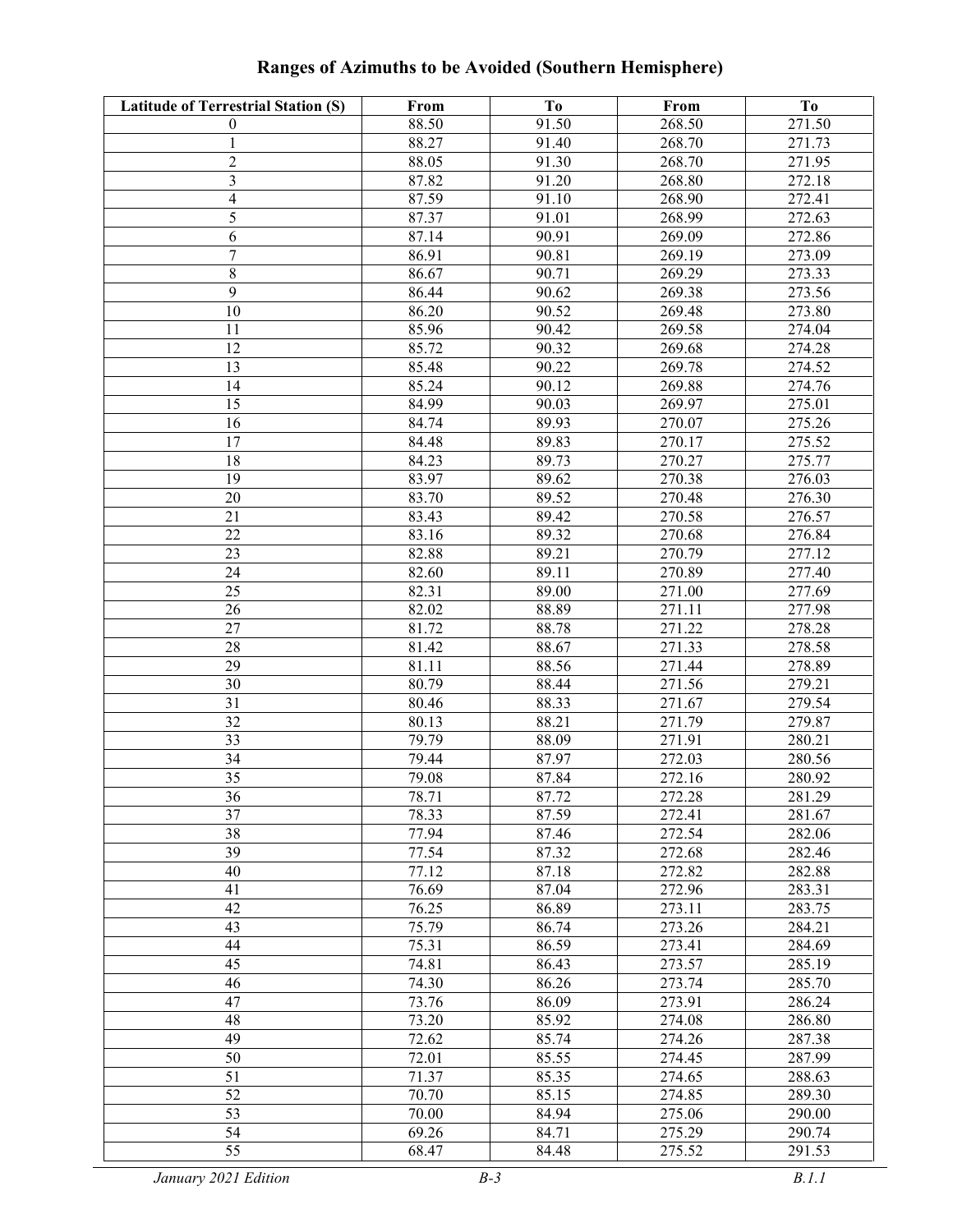| <b>Latitude of Terrestrial Station (S)</b> | From  | T <sub>0</sub> | From   | To     |
|--------------------------------------------|-------|----------------|--------|--------|
| 56                                         | 67.65 | 84.24          | 275.76 | 292.35 |
| 57                                         | 66.77 | 83.98          | 276.02 | 293.23 |
| 58                                         | 65.83 | 83.71          | 276.29 | 294.17 |
| 59                                         | 64.83 | 83.43          | 276.57 | 295.17 |
| 60                                         | 63.77 | 83.13          | 276.87 | 296.23 |
| 61                                         | 62.62 | 82.81          | 277.19 | 297.38 |
| 62                                         | 61.39 | 82.48          | 277.52 | 298.61 |
| 63                                         | 60.05 | 82.12          | 277.88 | 299.95 |
| 64                                         | 58.60 | 81.73          | 278.27 | 301.40 |
| 65                                         | 57.01 | 81.32          | 278.68 | 302.99 |
| 66                                         | 55.27 | 80.87          | 279.13 | 304.73 |
| 67                                         | 53.34 | 80.40          | 279.60 | 306.66 |
| 68                                         | 51.18 | 79.87          | 280.13 | 308.82 |
| 69                                         | 48.75 | 79.31          | 280.69 | 311.25 |
| 70                                         | 45.98 | 78.69          | 281.31 | 314.02 |
| 71                                         | 42.77 | 78.00          | 282.00 | 317.23 |
| 72                                         | 38.97 | 77.25          | 282.75 | 321.03 |
| 73                                         | 34.32 | 76.40          | 283.60 | 325.68 |
| 74                                         | 28.33 | 75.45          | 284.55 | 331.67 |
| 75                                         | 19.66 | 74.38          | 285.62 | 340.34 |

### **Earth Station Antenna Elevation Angle and EIRP Toward the Horizon**

1. For transmitting earth stations in the bands 7900-7975 and 8025-8400 MHz, Section 8.2.35 places an upper limit on the equivalent isotropically radiated power (EIRP) toward the horizon and a minimum antenna elevation angle above the horizontal plane.

2. Earth stations should be evaluated for compliance with those provisions before or at the time of the systems review under Chapter 10. An algorithm to perform this evaluation is presented below together with an illustrative example.

#### **Algorithm**

3. Frequency Check: Determine whether the system under consideration includes a transmitting earth station operating in either the 7900-7975 or 8025-8400 MHz band. If it does not, terminate the check. Does the transmitting earth station operate in either of the above bands?

# **YES \_ NO \_**

4. Antenna Elevation Angle: Check for compliance with minimum antenna elevation angle requirements. Use the planned minimum operating elevation angle of the antenna as provided in the systems review data. The requirements for the various services are as follows:

a. Space Research (Deep Space)  $\leq 10^{\circ}$ 

b. Space Research (Near Earth)  $\leq 5^{\circ}$ 

c. Other Earth Stations ≤ 3°

If the appropriate limitation is not met, the constraints of Section 8.2.35 are violated. Does the station meet the criteria for the applicable service?

# **YES \_ NO \_**

5. EIRP Limitations: These limitations are a function of the horizon elevation angle. As an upper bound on the EIRP limitation, determine the maximum EIRP in a 409 kHz band (antenna mainbeam gain in dB above isotropic + maximum power density in  $\text{dBW}/\text{Hz} + 36 \text{ dB}$  [conversion from 1 Hz to 4 kHz]). If this value is below 40 dBW/4 kHz, then the system meets the EIRP criteria, if not, perform the more detailed examination explained below.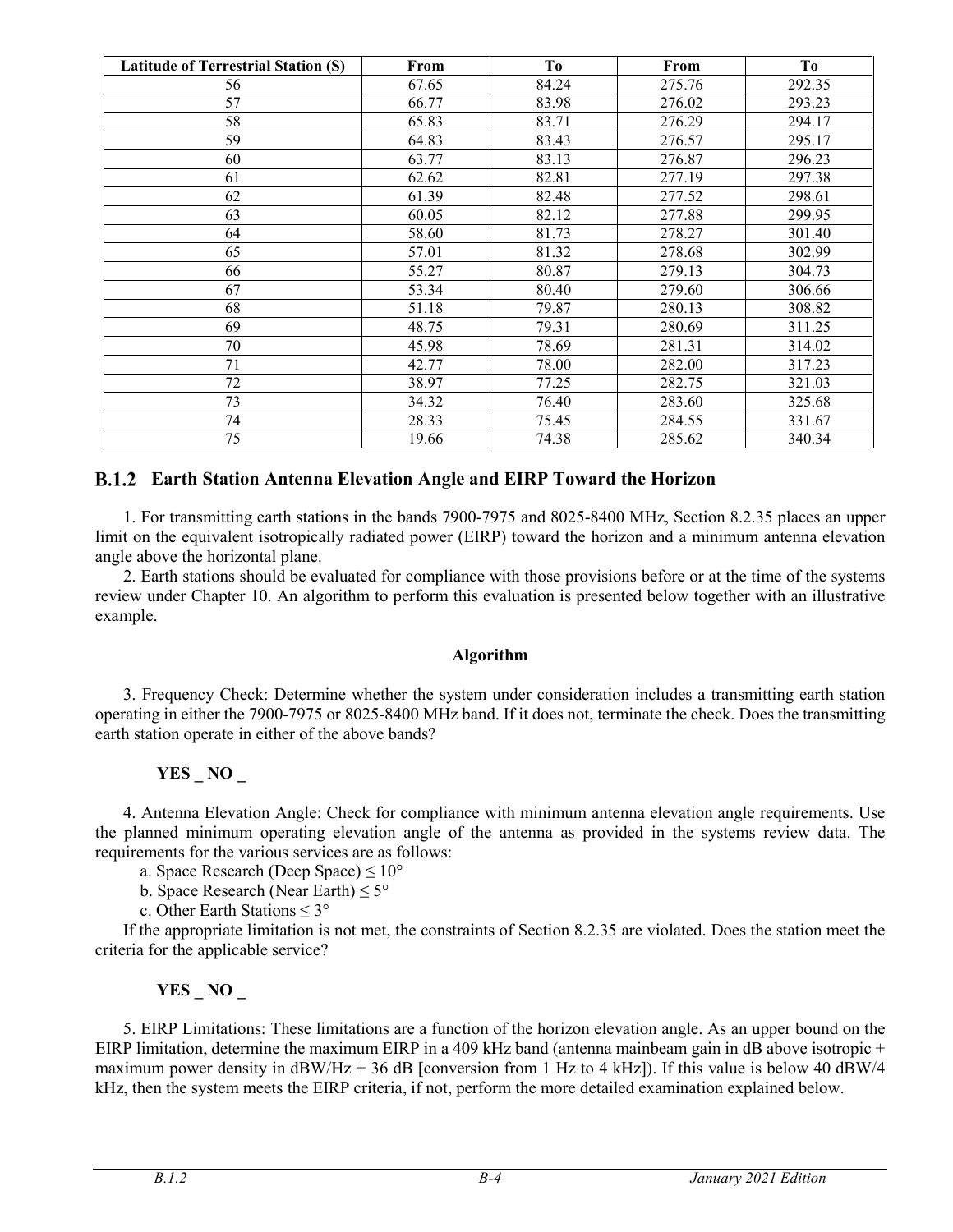6. Compute the EIRP/4 kHz  $(P_h)$  radiated toward the horizon for each intended operating azimuth using the following data<sup>[1](#page-4-0)</sup>:

- Φ Planned operating azimuth angles;
- $\cdot \theta_2$  Elevation angle of the horizon measured from the horizontal plane for the  $\Phi$  azimuth;
- $\theta_1$  Operating elevation angle of the antenna above the horizontal plane for the  $\Phi$  azimuth;
- · G Antenna pattern information; and
- · P Maximum power density in dBW/Hz averaged over the worst 409 kHz band.

### **Computation:**

 $P_h = P + 36 + G^{\Phi} (\theta_1 - \theta_2) dBW/4$  kHz

Where  $G^{\Phi}$  ( $\theta_1$  -  $\theta_2$ ) is the gain of the antenna

θ<sup>1</sup> - θ2 degrees off axis, determined for each azimuth Φ.

Check  $P_h$  (EIRP/4 kHz) for compliance with the following limits:

Horizon  $P_h$  limits  $\theta_2 > 5^\circ$  No restriction  $0^\circ \le \theta_2 \le 5^\circ$   $\le 40 + 3\theta_2$  dBW/4 kHz  $\theta_2 < 0^\circ$  < 40 dBW/4 kHz

If Ph exceeds these limits, the constraints of Section 8.2.35 are violated. Does the station meet the above EIRP limits?

### **YES \_ NO \_**

A station to be in compliance with Section 8.2.35 must conform to the criteria under the three headings above for all azimuths.

#### **Illustrative Example**

Data Submitted: **Station:** Earth Station in the Fixed-Satellite Service Frequency: 8.23 GHz.

**Power Density:**  $P = -6$  dBW/Hz.

Mainbeam Azimuth:  $\Phi = 103^{\circ}$ 

Mainbeam Elevation Angle:  $\theta_1 = 8^\circ$  for  $\Phi = 103^\circ$ 

**Horizon Elevation Angle:**  $\theta_2 = 3^{\circ}$  for  $\Phi = 103^{\circ}$  (extracted from geographical data provided for horizon around earth station)

**Mainbeam Antenna Gain**: 51 dB

**Antenna Gain**:  $G^{\Phi}(\theta_1 - \theta_2) = 14.5$  dB

This gain is at the natural horizon at an azimuth of 103° and is taken from a point on the graphical antenna pattern 5° from the center of the mainbeam  $(\theta_1 - \theta_2 = 5)$ °.

**Frequency Check**: The submitted transmitting frequency is in one of the specified bands.

**Operating Elevation Angle**: The minimum operating elevation angle of 8° does meet the criteria for the fixedsatellite service.

**EIRP** Limitations: The maximum EIRP is 81 dBW/4 kHz (51 + 36 - 6 dBW/4 kHz). As this exceeds the value of 40 dBW/4 kHz, a detailed examination must be made.

<span id="page-4-0"></span> $1$  All data elements are required under Chapter 10 by reference to Appendixes 3 and 4 to the ITU Radio Regulations.

 $\overline{a}$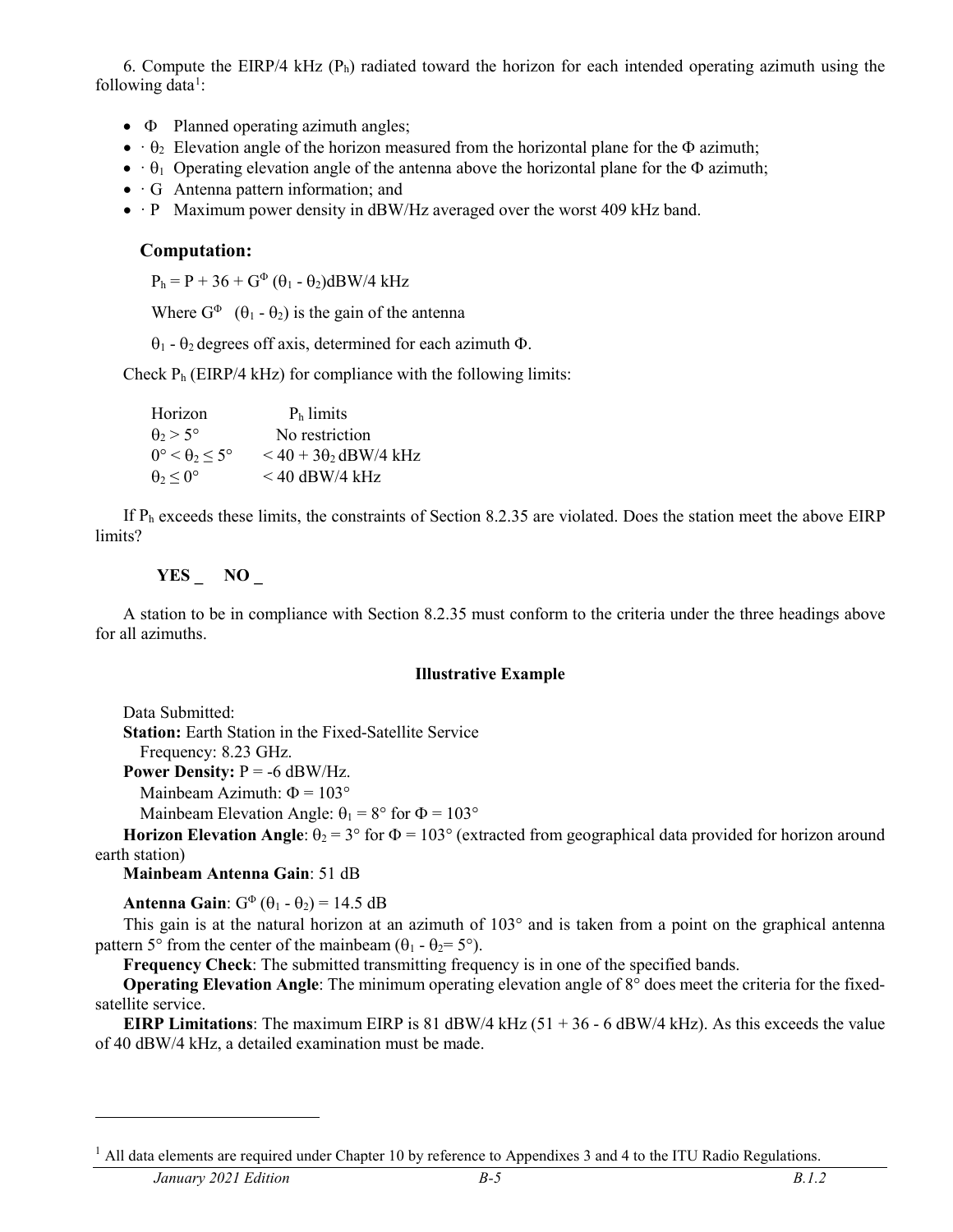#### **Computation of EIRP toward the horizon**:

Ph =  $-6 + 36 + 14.5$  dBW/4 kHz  $= 44.5$  dBW/4 kHz

The criterion for a horizon elevation of  $3^{\circ}$  is 49 dBW/4 kHz (40 + 3.3°). The computed EIRP toward the horizon is less than the criterion and therefore complies with the constraint.

As the data in this example meet the criteria in each of the headings, the station complies with Section 8.2.35.

# **B.1.3 POWER FLUX DENSITY LIMITS**

1. Section 8.2.36 specifies constraints on the power flux density (PFD) from space stations in certain bands. The constraints are of three forms: a) PFD limits at the Earth's surface in dBW/m<sup>2</sup>/4 kHz (or in some bands /1 MHz or /1.5 MHz); b) power spectral density at the receiver input of a troposcatter system in dBW/4 kHz; and c) PFD limits in dBW/m<sup>2</sup>/4 kHz at the geostationary orbit from space stations using non-geostationary orbits.

2. The latter constraint is applicable only to the space-to-Earth operations in the earth exploration-satellite service in the band 8025-8400 MHz. Compliance with this provision of Section 8.2.36 will be examined on a case-by-case basis and will not be further considered in the Annex.

3. The constraint on the power spectral density from a space station at the receiver input of a troposcatter system applies in the bands 1670-1700, 1700-1710, and 2200-2300 MHz. In view of the very small number of troposcatter systems within the US&P in these bands, examination of proposed systems for compliance with this provision will be considered on a case-by-case basis.

4. Limitations on the PFD at the Earth's surface from a space station are imposed in most of the downlink bands between 1670 MHz and 22 GHz which are shared with the terrestrial services. Evaluation of space stations for compliance with this provision should be accomplished before or at the time of the systems review under Chapter 10. An algorithm to perform this evaluation is presented below together with an illustrative example.

### **Algorithm**

5. This algorithm checks compliance with the PFD limits at the Earth's surface from a space station in the geostationary orbit.

6. Frequency Band/Service Check: Determine whether the proposed system is for one of the combinations of frequency band and radio service given in Table 1. If it is not, terminate the check. Determine whether the satellite is in the geostationary orbit. If it is not, a case-by-case review is necessary. Is the space station in a geostationary orbit and in a frequency band and service combination given in Table 1?

# **YES \_ NO \_**

7. Power Flux Density Limits: The PFD of the station at the Earth's surface must be computed and compared with established criteria. When earth coverage antennas are used in the satellite, the antenna gain across the visible portion of the Earth's surface is assumed to be constant. When spot beam antennas are used, a worst case is assumed (full gain) unless a complete description of the pattern, side lobes, and exact pointing direction is provided. In that case a detailed examination is necessary.

8. The most stringent PFD limitation on satellites with Earth coverage antennas is imposed for low angles of arrival at the Earth's surface. Thus the computed PFD is compared with the limits imposed at low angles of arrival (see Table 1).

9. It is recognized that the limitations are referenced to different bandwidths (i.e., 4 kHz, 1 MHz, and 1.5 MHz). Thus it is necessary to select the appropriate bandwidth from Table 1 for the particular band and service under consideration.

10. In computing the PFD, it is assumed that:

- a. Atmospheric losses are negligible;
- b. The geostationary orbit is 35,700 km; and,
- c. The Earth's radius is constant, i.e., the Earth is smooth.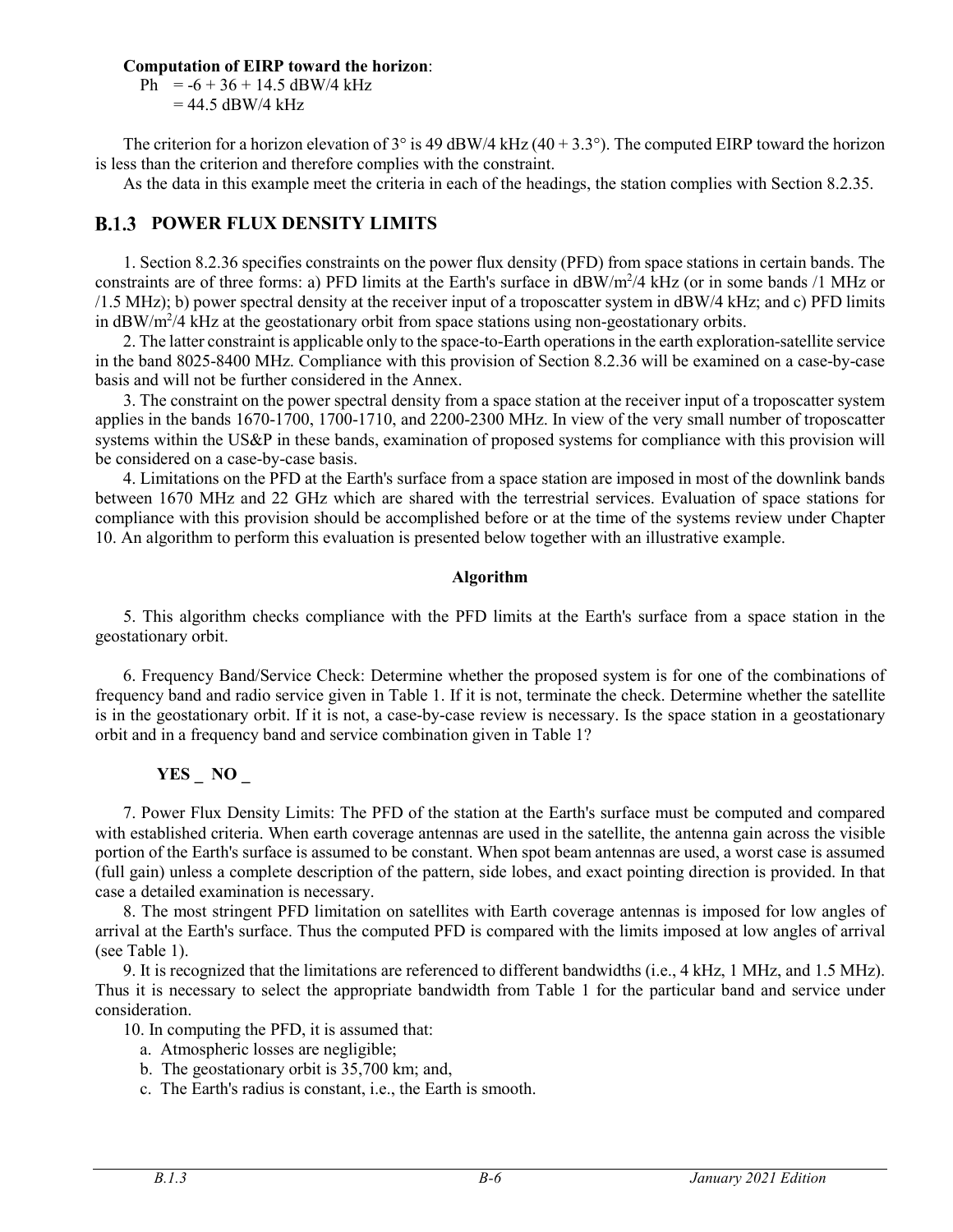To compute the power flux density PE at the Earth's surface, the following data are used:

 $P_D$  Maximum power spectral density in dBW/Hz averaged over the reference bandwidth (4 kHz, 1 MHz, or 1.5 MHz).

BR Reference bandwidth in Hz.

G Mainbeam antenna gain in dB.

The computation to determine the power flux density is:

 $P_E = P_D + 10 \log B_R + G \quad 163 dBW/m^2/B_R$ 

Once this value is determined, it is checked against the appropriate criteria given in Table 1. Is the computed PFD less than (more negative) than the applicable value given in Table 1?

**YES \_ NO \_**

A station to be in compliance with Section 8.2.36 must conform to the criteria specified in Table 1.

#### **Illustrative Example**

**Data Submitted**:

| Frequency Band: 7300-7750 MHz |                 |
|-------------------------------|-----------------|
| Service:                      | Fixed-Satellite |
| Orbit:                        | Geostationary   |
| <b>Power Density:</b>         | $-46$ dBW/Hz    |
| <b>Antenna Gain:</b>          | 17 dB           |

#### **Table: Power Flux Density Limits at the Earth's Surface from Space Stations in Bands Shared with the Fixed and Mobile Services**

| <b>Frequency Band (MHz)</b> | <b>Space Radiocommunication Service</b>                     | Limit                            |
|-----------------------------|-------------------------------------------------------------|----------------------------------|
| 1670-1690                   | Meteorological-Satellite                                    |                                  |
| 1690-1700                   | Meteorological & Earth Exploration-Satellite (for countries |                                  |
|                             | mentioned in ITU RR 5.382)                                  | $-154$ dBw/m <sup>2</sup> /4 kHz |
| 1700-1710                   | Space Research                                              |                                  |
| 2200-2300                   | Space Research                                              |                                  |
| 7300-7750                   | Fixed-Satellite                                             |                                  |
| 7450-7550                   | Meteorological-Satellite                                    | $-152$ dBW/m <sup>2</sup> /4 kHz |
| 8025-8400                   | Fixed-Satellite                                             |                                  |
| 8025-8400                   | Earth Exploration-Satellite                                 |                                  |
| 8400-8500                   | Space Research                                              | $-150$ dBW/m <sup>2</sup> /4 kHz |
| 21200-22000                 | Earth Exploration-Satellite                                 |                                  |
| 1690-1700                   | Meteorological & Earth Exploration-Satellite                | -133 dBW/m <sup>2</sup> /4 kHz   |

11. Frequency Band/Service Check: The space station described above is in the geostationary orbit and operates in a frequency band and radiocommunication service given in Table 1.

12. Power Flux Density Limits: The reference bandwidth for the band under consideration is 4 kHz. Using this value and the above data, the computed power flux-density is -156  $\text{dBW/m}^2/4 \text{ kHz}$  $(-46 + 36 + 17 - 163$  dBW/m<sup>2</sup>/4 kHz). This value is less than (more negative) the limit of -152 dBW/m<sup>2</sup>/4 kHz specified in Table 1, and, therefore, the station complies with the provisions in Section 8.2.36.